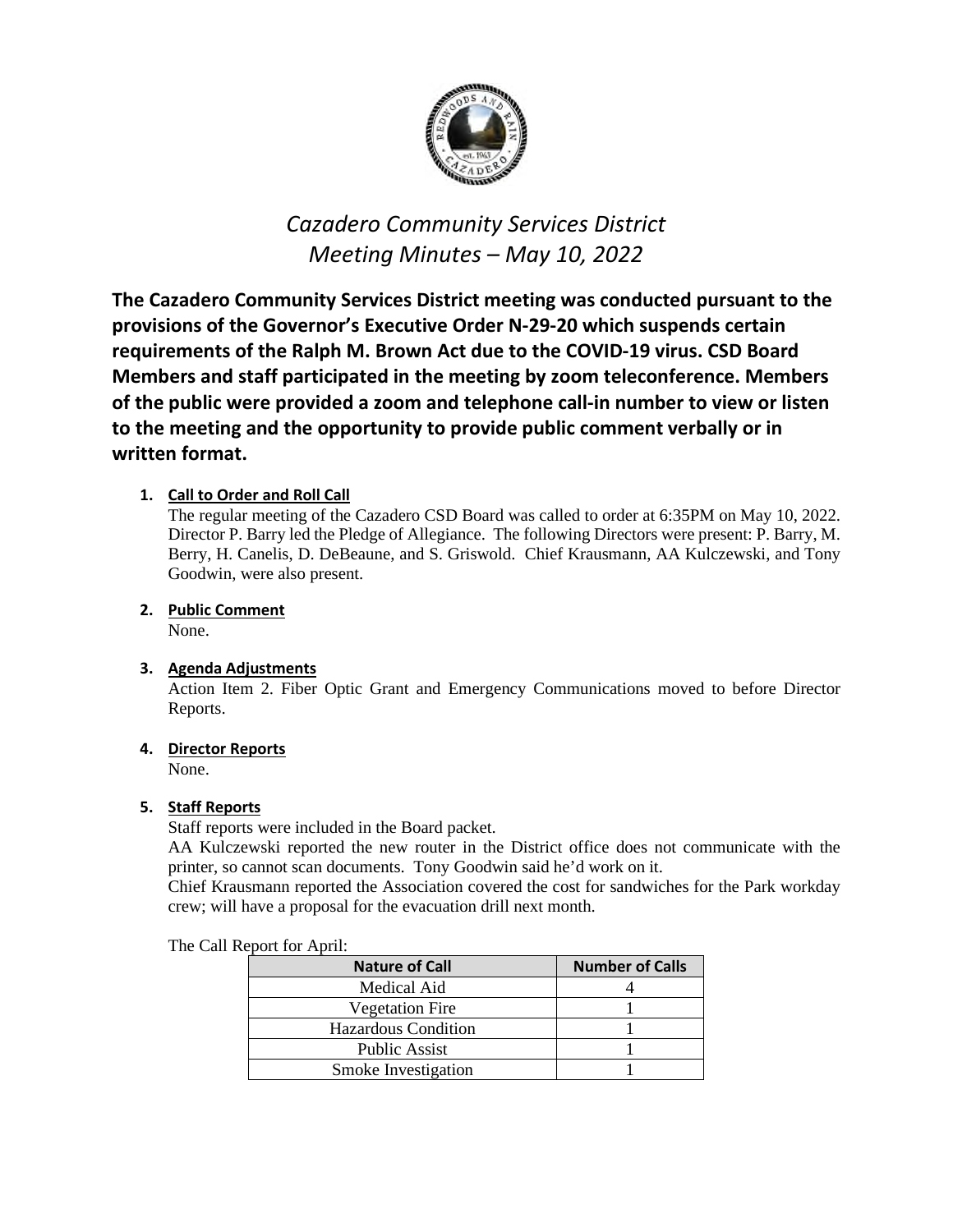#### 6. **Consent Calendar Items**

On a motion by Director DeBeaune, Seconded by Director Griswold, the Board moved to approve the minutes for the April 12, 2022, meeting. VOTE: 5-0-0 by roll call:

| <b>Director</b> | Vote |
|-----------------|------|
| P. Barry        | Aye  |
| M. Berry        | Aye  |
| H. Canelis      | Aye  |
| D. DeBeaune     | Aye  |
| S. Griswold     | Ave  |

#### **7. Action Items**

**a. Resolution21/22-17 Proclamation of a Local Emergency for the Cazadero Community Services District, County of Sonoma, State of California, Ratifying the Proclamation of a State of Emergency by Governor Newsom on March 4, 2020, and Authorizing Remote Teleconference Meetings of the Legislative Bodies of the Cazadero Community Services District for the Period May 1, 2022, Through June 1, 2022, Pursuant to Brown Act Provisions**  – After Board discussion, on a motion by Director M. Berry, seconded by Director Canelis, the Board moved to approve Resolution 21/22-17. VOTE: 5-0-0 by roll call:

| <b>Director</b> | <b>Vote</b> |
|-----------------|-------------|
| P. Barry        | Aye         |
| M. Berry        | Aye         |
| H. Canelis      | Aye         |
| D. DeBeaune     | Aye         |
| S. Griswold     | Aye         |

**b.** Fiber Optic Grant and Emergency Communications – After Board discussion regarding radio for siren control malfunctioning, on a motion by Director Canelis, seconded by Director M. Berry, the Board moved to replace the siren radio at a cost under \$300 with a 2-way radio that controls the siren upon dispatching. VOTE: 5-0-0 by roll call:

| <b>Director</b> | <b>Vote</b> |
|-----------------|-------------|
| P. Barry        | Aye         |
| M. Berry        | Aye         |
| H. Canelis      | Aye         |
| D. DeBeaune     | Aya         |
| S. Griswold     | Aye         |

–After Board discussion regarding communication redundancy for the Cazadero Fire Department, on a motion by Director DeBeaune, seconded by Director Canelis, the Board moved to spend grant funds for repeaters and radios from BridgeCom Systems for \$4332.14 to take advantage of a discount. VOTE: 5-0-0 by roll call:

| <b>Director</b> | <b>Vote</b> |
|-----------------|-------------|
| P. Barry        | Aye         |
| M. Berry        | Aye         |
| H. Canelis      | Aye         |
| D. DeBeaune     | Aya         |
| S. Griswold     | Aye         |

**c. Playground Equipment** – Director M. Berry reported a site plan has been submitted per grant application; a CEQA form must be completed and submitted; when the site is completely ready we can see what fits in the space. Director P. Barry reported on the second workday they located the watermain and did a temporary workaround; at the next workday they will continue the site work and determine where to place a retaining wall; Stacy Gevas is working with Canyon rock